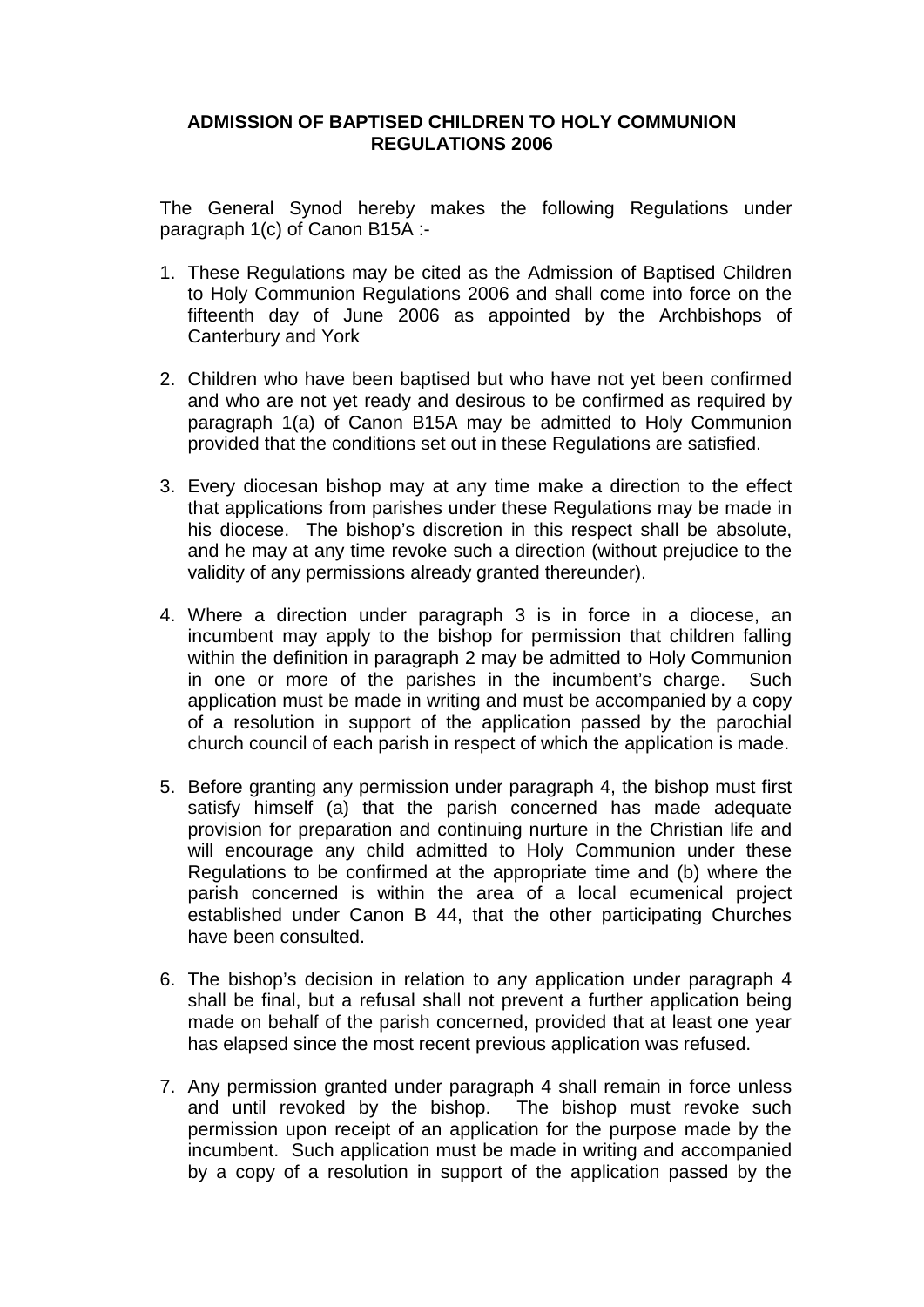parochial church council of each parish in respect of which the application is made. Otherwise, the bishop may only revoke a permission granted under paragraph 4 if he considers that the conditions specified in paragraph 5 are no longer being satisfactorily discharged. Before revoking any permission on these grounds, the bishop shall first notify the incumbent of his concerns in writing and shall afford the incumbent a reasonable time to respond and, where appropriate, to take remedial action.

- 8. Where a permission granted under paragraph 4 is in force, the incumbent shall not admit any child to Holy Communion unless he or she is satisfied that (a) the child has been baptised and (b) a person having parental responsibility for the child is content that the child should be so admitted. Otherwise, subject to any direction of the bishop, it is within the incumbent's absolute discretion to decide whether, and if so when, any child should first be admitted to Holy Communion.
- 9. The incumbent shall maintain a register of all children admitted to Holy Communion under these Regulations, and where practicable will record on the child's baptismal certificate the date and place of the child's first admission. If the baptismal certificate is not available, the incumbent shall present the child with a separate certificate recording the same details.
- 10.A child who presents evidence in the form stipulated in paragraph 9 that he or she has been admitted to Holy Communion under these Regulations shall be so admitted at any service of Holy Communion conducted according to the rites of the Church of England in any place, regardless of whether or not any permission under paragraph 4 is in force in that place or was in force in that place until revoked.
- 11.These Regulations shall apply to a cathedral as if it were a parish, with the modifications that:
	- (a) any application under paragraphs 3 or 7 must be made by the dean of the cathedral concerned, accompanied by a copy of a resolution in support of the application passed by the chapter of the cathedral concerned;
	- (b) the obligations imposed on the incumbent under paragraphs 8 and 9 shall be imposed on the dean of the cathedral concerned.
- 12.A diocesan bishop may delegate any of his functions under these Regulations (except his functions under paragraph 3) to a person appointed by him for the purpose, being a suffragan or assistant bishop or archdeacon of the diocese.
- 13.In these Regulations:
	- (a) 'incumbent', in relation to a parish, includes: